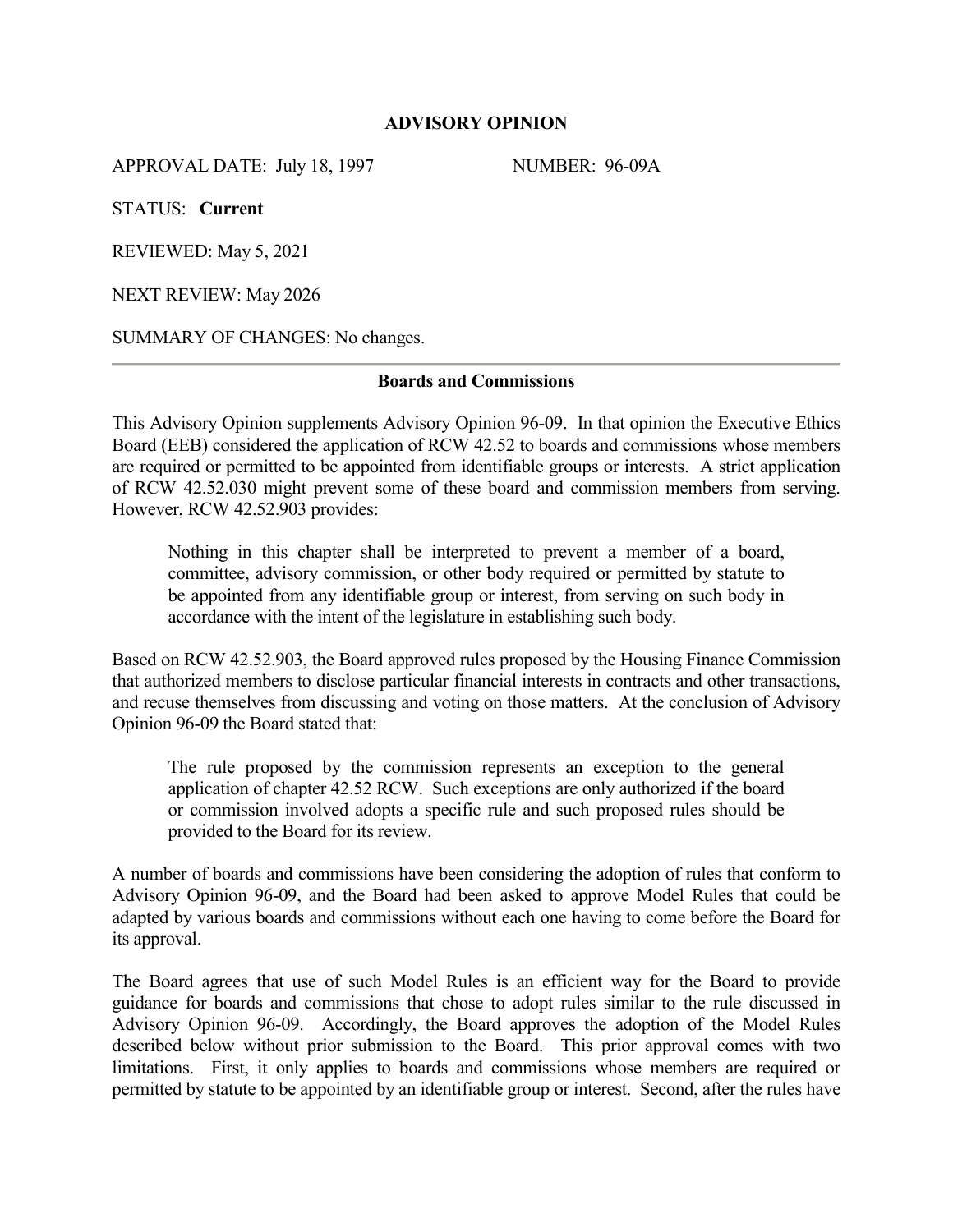been adopted a copy should be filed with the Executive Ethics Board.

The following Model Rules are hereby approved and may be adapted to a board or commission's particular needs.

## Model Rule #1

(1) When a member of a (*board, committee or commission*) is beneficially interested, directly or indirectly, in a contract, sale, lease, purchase or grant that may be made by, through, or is under the supervision of the (*board, committee or commission*), in whole or in part, or when the member accepts, directly or indirectly, any compensation, gratuity, or reward from any other person beneficially interested in such contract, sale, lease, purchase or grant, the member shall:

 (a) Recuse him or herself from the (*board, committee or commission*) discussion regarding the specific contract, sale, lease, purchase or grant;

 (b) Recuse him or herself from the (*board, committee or commission*) vote on the specific contract, sale, lease, purchase or grant; and

 (c) Refrain from attempting to influence the remaining (*board, committee or commission*) members in their discussion and vote regarding the specific contract, sale, lease, purchase or grant.

(2) The prohibition against discussion set forth in sections (a) and (c) shall not prohibit the member of the (*board, committee or commission*) from using his or her general expertise to educate and provide general information on the subject area to the other members.

(3) Under subsection (1), "any other person" has a beneficial interest in a contract, sale, lease, purchase or grant when the other person bids or otherwise seeks to be awarded the contract, sale, lease, purchase or grant.

In addition to setting out the principle, Model Rules should contain examples of how the rule applies to the particular board or commission.

## **EXAMPLE:**

The Medical Quality Assurance Commission is composed of licensed physicians, physician assistants and representatives of the public interest. A licensed physician member of the commission is employed by a company which conducts drug and alcohol evaluations for the purpose of determining whether licensed health care practitioners require treatment for drug and alcohol addiction. The commission is in the process of selecting a contractor to conduct evaluations for the commission's use during disciplinary activities. The company which employs the physician member of the board has bid for the contract.

The physician member of the commission may use his general expertise regarding the performance of evaluations for chemical addiction to educate the commission as to the general elements of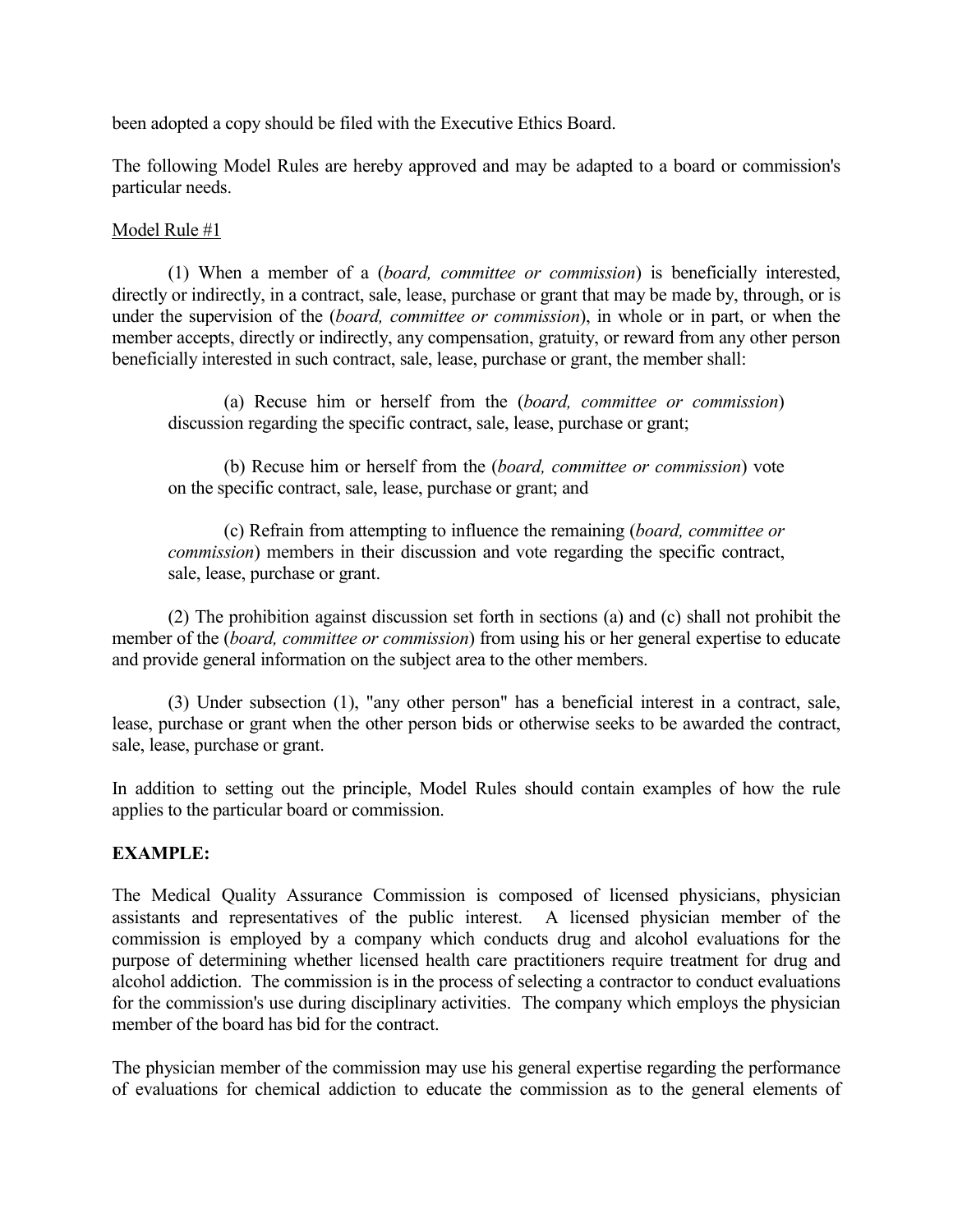treatment programs. The member is prohibited from participating in the commission discussion and analysis implementing the criteria for selecting a contractor, and is prohibited from participating in the commission vote to select a contractor.

# **EXAMPLE:**

The Medical Quality Assurance Commission contracts with King Software to provide computer systems for tracking disciplinary cases. King Software's contract with the Commission is almost expired and the Commission must seek bids from software companies for the next contract period. The Commission issues a request for bids to various software companies who offer suitable software, including Medsoft, Inc.

Approximately 9 months ago, one Commission member worked for Medsoft, Inc. and received compensation from that company. The commission member subsequently left Medsoft, Inc. and went to work for the state. The Commission member is not required to recuse herself from selecting a contractor for the Commission's disciplinary tracking system. Medsoft did not have a beneficial interest in the Commission's contract until it bid on the contract.

Therefore, Medsoft was not a person beneficially interested in the contract when the Commission member received the compensation. However, if the Commission member received compensation from Medsoft after it bid on the contract, the Commission member would be required to disclose the fact that she received the compensation from a bidder, and to recuse herself from the Commission's specific discussion and the vote awarding the contract.

## Model Rule #2

(1) When a member of a (*board, committee or commission*) either owns a beneficial interest in or is an officer, agent, employee or member of an entity or individual which is engaged in a transaction involving the (*board, committee or commission*), the member shall:

 (a) Recuse him or herself from the (*board, committee or commission*) discussion regarding the specific transaction;

 (b) Recuse him or herself from the (*board, committee or commission*) vote on the specific transaction; and

 (c) Refrain from attempting to influence the remaining (*board, committee or commission*) members in their discussion and vote regarding the specific transaction.

(2) The prohibition against discussion and voting set forth in sections (a) and (c) shall not prohibit the member of the (*board, committee or commission*) from using his or her general expertise to educate and provide general information on the subject area to the other members.

(3)(a) "Transaction involving the (*board, committee or commission*)" means a proceeding, application, submission, request for a ruling or other determination, contract, claim, case, or other similar matter that the member in question believes, or has reason to believe: